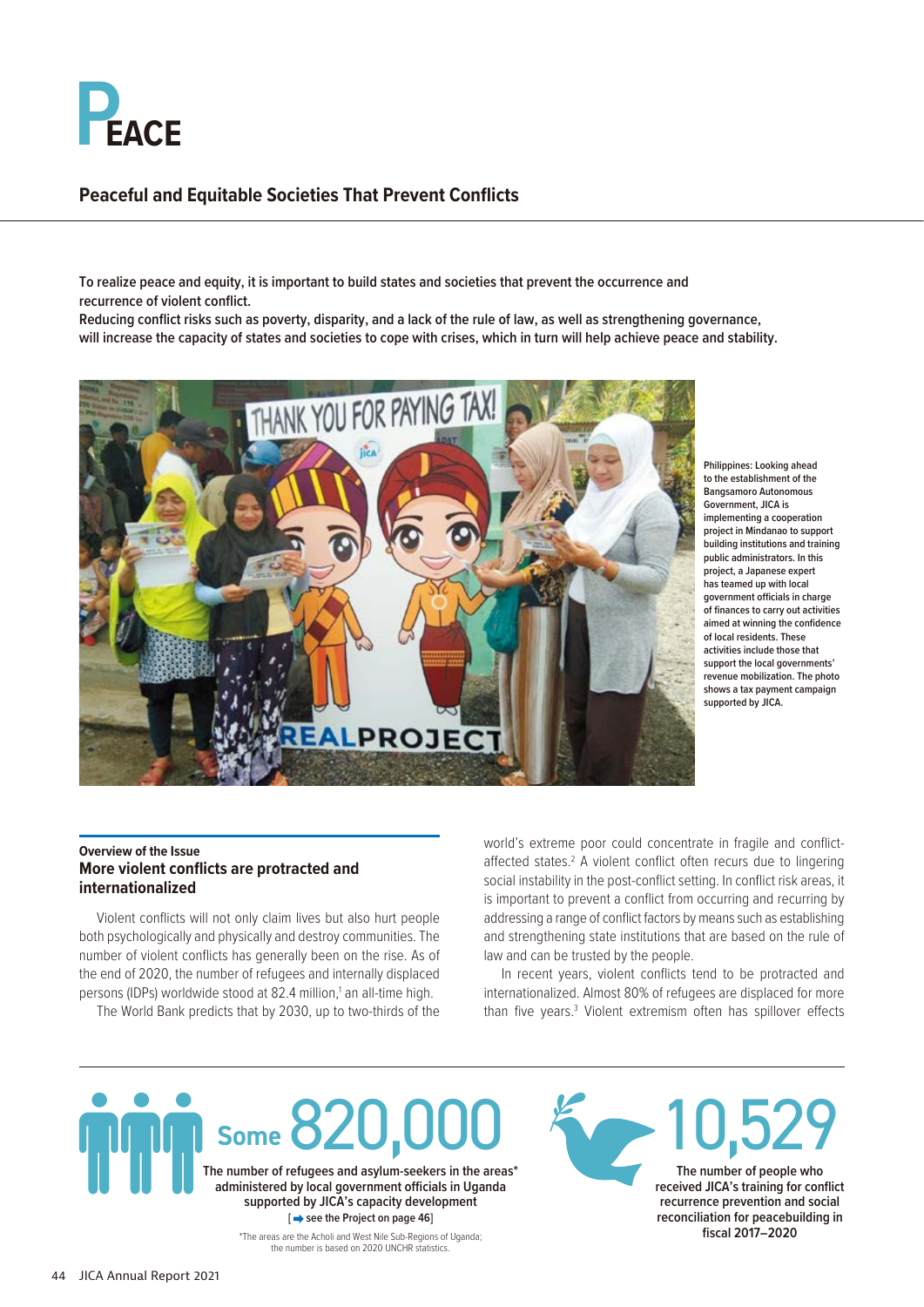

on neighboring countries. These trends point to the need for a humanitarian-development nexus more than ever.

The COVID-19 pandemic is taking a particularly severe toll on fragile and conflict-affected areas with unstable state functions and inadequate economic infrastructure. Dissatisfaction with governments' COVID response and the resultant economic downturn, as well as intensifying social confrontation, often lead to more conflicts and riots.

### **Strategy**

## **Aiming for inclusive and resilient states and societies based on the rule of law**

### **The** *human security* **approach**

JICA's peacebuilding support focuses on (1) institution building and human resources development to build a government that is trusted by the people; (2) community reconciliation for a resilient society; and (3) the recovery, reconstruction, and strengthening of social and human capital. This is an approach based on *human security*, a concept that focuses on developing resilient social systems through the combination of (1) government capacity development as well as institution building for protection, and (2) empowerment of the people and communities.

### **Humanitarian-development nexus**

As displacement of refugees and IDPs is more and more protracted, JICA's cooperation focuses more on the coexistence of refugees and host communities by (1) building the capacity of local governments of host communities to cope with the inflow and stay of refugees; and (2) encouraging refugees and host communities to work together for their development and livelihood improvement.

### **Strengthening of governance**

To realize a society where all can live a happy life with dignity, JICA shares—and works to embody—universal values, including (1) the rule of law, (2) fundamental human rights such as freedom of the person and freedom of expression, and (3) democracy.

It also helps forming the foundations of socioeconomic development by encouraging effective allocation of state resources.

## **Activities and Achievements Addressing risk factors and developing administrative institutions**

### **Strengthening administrative organizations to win public trust**

In fragile and conflict-affected areas, people's lack of confidence in the government and among the people can reignite a conflict.

As such, JICA focuses on local governments that are closest to the people, supporting them in delivering comprehensive public services to communities, including refugees and IDPs, as well as in building confidence in such communities [ $\rightarrow$  see the Project on page **46]**. JICA's interventions during 2020 in response to the pandemic



**Overcoming conflict and rebuilding communities Colombia: Community members surround a coffee nursery under their co-management. Through the activities of a Japanese expert, JICA supported former IDPs in rebuilding their lives after returning home and helped conflict-ravaged communities with confidencebuilding and inclusive community development through collaboration among residents.**

include (1) providing medical supplies and equipment such as masks and oxygen respirators to refugee camps in Palestine as requested by people living there; and (2) sharing infectionprevention information in Côte d'Ivoire through SNSs and posters.

## **Strengthening governance**

To achieve and maintain peace and stability, it is important to ensure that state institutions function properly so as to win public trust. JICA is engaged in (1) building and improving institutions that play such a role, including the judiciary and public administration, the media, and fiscal and financial systems; and (2) developing human resources that manage these institutions and systems [ $\rightarrow$  see **the Project on page 47]**.

### **Eliminating gender-based violence**

In fragile and conflict-affected areas, gender-based violence (GBV) tends to be used as a means of ruling others by assault or fear. In fact, it occurs frequently there. JICA has conducted studies on issues surrounding GBV in five African countries, including Kenya and Rwanda, to explore the possibility for future cooperation with these countries. It also has extended cooperation to help eliminate GBV through developing human resources that support criminal justice and policing.

<sup>1.</sup> UNHCR, "Global Trends: Forced Displacement in 2020.

<sup>2.</sup> World Bank, "Fragility, Conflict & Violence" (as of July 1, 2021).<br>https://www.worldbank.org/en/topic/fragility.conflictviolence/overview

https://www.worldbank.org/en/topic/fragilityconflictviolence/overview 3. World Bank, "Forced Displacement" (as of July 1, 2021).

https://www.worldbank.org/en/topic/forced-displacement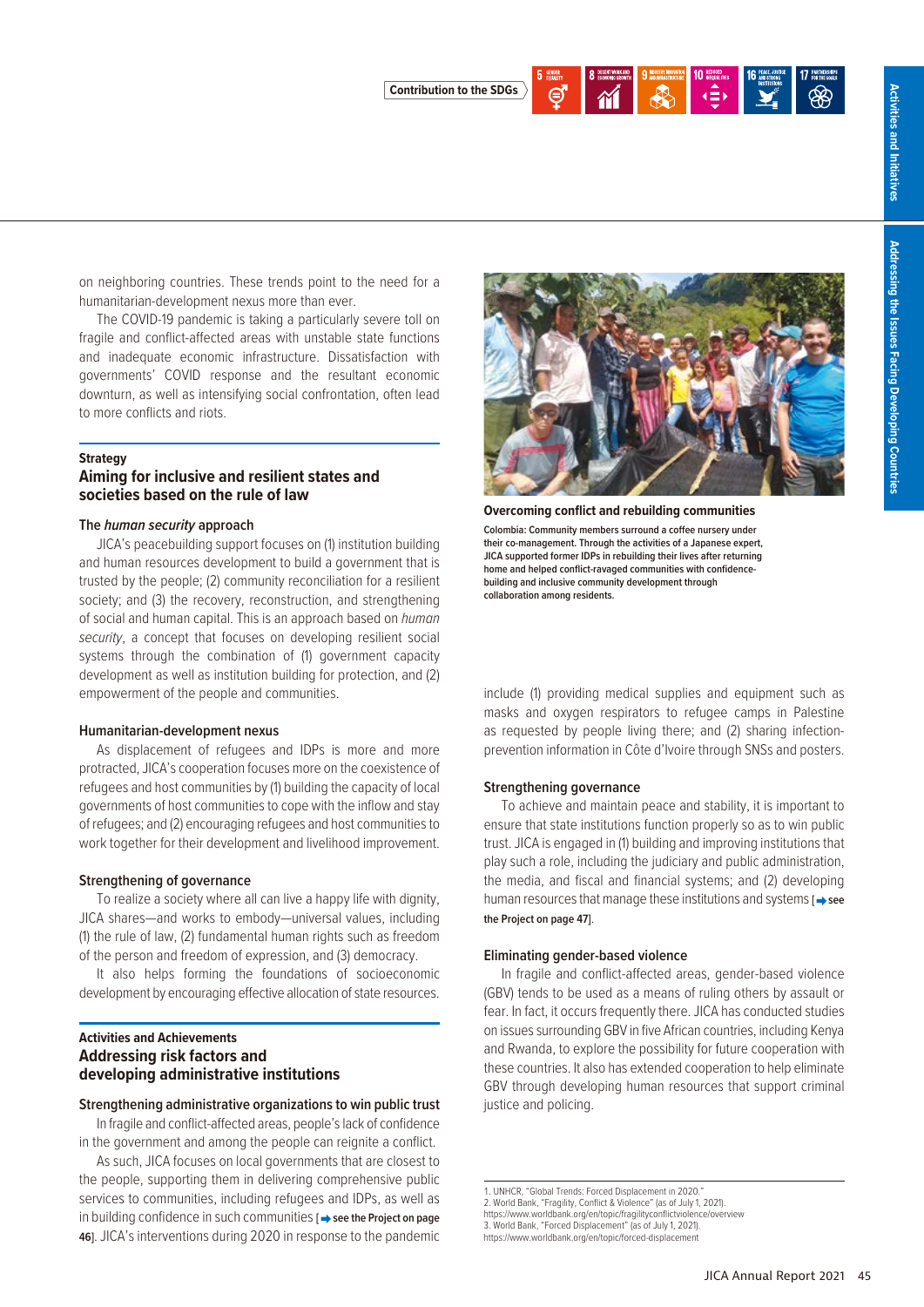# **PROJECT Increasing the Resilience of Refugee-Hosting Communities**

## **Promoting humanitarian-development nexus**

The more domestic and international cooperation is concentrated on refugees as they continue to arrive in large numbers and stay for an extended period of time, the more likely friction is to arise with residents in host communities. A similar risk is faced even by Uganda, a "country of generous open-door policy for refugees" that guarantees their freedom of movement and employment. This highlighted more than ever the importance of development cooperation for refugee-hosting communities.

In harmony with humanitarian assistance by agencies such as the Office of the United Nations High Commissioner for Refugees (UNHCR), JICA works to strengthen the capacity of the local governments and extends development cooperation to host communities so as to build confidence between local authorities and residents. To date, JICA has promoted such "humanitarian-development nexus" and has provided cooperation aimed at increasing community resilience.

In the Acholi Sub-Region in northern Uganda, the conflict between government forces and antigovernment guerrillas from the 1980s to the 2000s gave rise to up to two million internally displaced persons (IDPs). As an increasing number of IDPs returned home and resettled, JICA carried out a project from 2011 to 2015 designed to support local governments in formulating community development plans and building their implementation capacity. JICA expanded its scope to include the West Nile Sub-Region—where many refugees from the neighboring



**Tents for refugees and huts for local residents stand side by side in Boroli Settlement in the West Nile Sub-Region (above) Refugees learning rice cultivation skills (right) (Photo: Takeshi Kuno)**



South Sudan and Democratic Republic of the Congo were staying—under the Project for Capacity Development of Local Government for Strengthening Community Resilience in Acholi and West Nile Sub-Regions, which was implemented from 2016 to 2020.

## **Planning and implementation tools introduced**

The purpose of this project was to encourage local government officials to learn how to formulate development plans

**VOICE Our practice has become a national model for regional development**



### **Lemeriga George Obongi District Planner, Uganda**

We, local government officials, have mastered these planning tools. This has enabled us to formulate effective, efficient, and inclusive development plans. Evidence-based, participatory, and bottom-up development plans contribute to better quality of people's lives. These tools have been incorporated in the Local Government Development Planning Guidelines of the Ugandan National Planning Authority.

that are based on data, are objective, and are transparent, and also learn how to implement inclusive community development. To this end, two types of tools were developed. The first type, called "development planning tools," was designed to evaluate different requests from villages in terms of a score against objective criteria to assess their priority. The second type, dubbed "community development implementation tools," was aimed at reflecting the voices of diverse people in the project implementation. With the help of these tools, the project aimed not only to develop the planning capacity of local government officials but also to improve the livelihoods of local residents, including the socially vulnerable, by expanding their farmland and boosting crop production.

These tools were welcomed by many local government officials who actually used them. One official said that the tools made the whole process transparent and illustrative, facilitating the formulation and implementation of development plans.